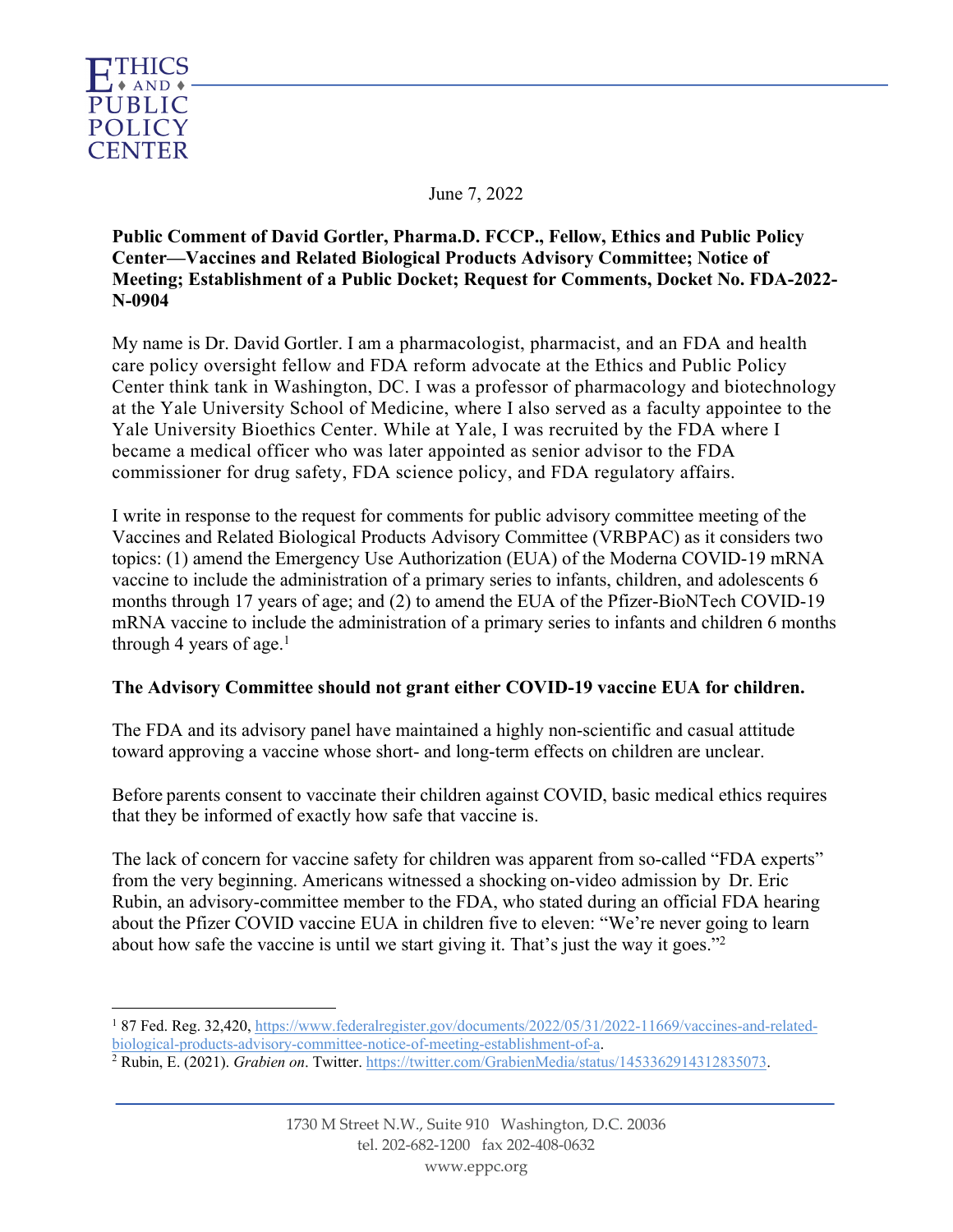Obviously, Dr. Rubin does not understand anything about the FDA's review process for new vaccine approvals. That is *not* "the way it goes." Our children deserve better than that. He could have requested more safety studies or more safety vigilance at any time. Dr. Rubin's comment reveals that despite his Harvard and *New England Journal of Medicine* chief-editor pedigree and acumen, he does not understand the FDA's fundamental safety mission. Apparently, neither did the rest of the advisory committee, which followed Dr. Rubin's lead, possibly because of his auspicious titles. The only thing more unacceptable was the FDA's silence in failure to correct Dr. Rubin's outrageously incorrect and objectively false regulatory recommendation.

The FDA has duplicitously used its advisory panels validate decisions it had ostensibly already made (or been pressured to make) by repeatedly reminding its followers that they are not obligated to follow its advisory panel recommendations, as it suits its non-scientific narrative.<sup>3</sup> This Committee should not fall prey to such pressures when making its recommendations.

# **The Committee should not implement the same poor regulatory standards used for other COVID vaccine approvals to push for endless vaccines for all of America's children.**

Because the Biden administration is fond of using the FDA as cover for its medical mandates, it is all the more important that the FDA produce comprehensive and conclusive safety data for public review *before*approving the vaccines.

To that end, below is a list of COVID-19 vaccine safety shortcomings (that the FDA should have started addressing *years* ago):

- Genotoxicity (ability to damage  $DNA)^4$ ;
- Teratogenicity,<sup>5</sup> (via bioaccumulation of vaccine spike proteins in women's ovaries)<sup>6</sup>;
- Oncogenicity (ability to cause tumors);
- The abundantly apparent cardiovascular risk following vaccination;<sup>7</sup>
- The potential for reduced fertility in men and women;<sup>8</sup> and
- The clinical effects of spike proteins in donated/transfused blood.<sup>9</sup>

<sup>&</sup>lt;sup>3</sup> Office of the Commissioner. (2020, October 20). Advisory Committees Give FDA Critical Advice and the Public a Voice. U.S. Food and Drug Administration. https://www.fda.gov/consumers/consumer-updates/advisorycommittees-give-fda-critical-advice-and-public-voice.

<sup>4</sup> *Mutagenesis*, Volume 35, Issue 6, November 2020, Pages 509–510, https://doi.org/10.1093/mutage/geaa028

<sup>5</sup> Moro PL, Cragan J, Lewis P, Sukumaran L. Major Birth Defects after Vaccination Reported to the Vaccine Adverse Event Reporting System (VAERS), 1990 to 2014. Birth Defects Res. 2017 Jul 17;109(13):1057-1062. doi: 10.1002/bdr2.23622. PMID: 28762675; PMCID: PMC6528469.

<sup>6</sup> Wood, E. (2021, August 14). *Former Pfizer VP urges pregnant, childbearing age women not to get COVID vaccine; CDC disagrees*. The Christian Post. https://www.christianpost.com/news/former-pfizer-vp-urges-pregnantwomen-not-to-get-covid-vaccine.html.

<sup>7</sup> Gortler, D. (2022, February 4). *Vaccine Manufacturers, FDA Not Adequately Warning About Myocarditis Risks*. Ethics & Public Policy Center. https://eppc.org/publication/fda-drug-safety-expert-dr-david-gortler-vaccinemanufacturers-fda-not-adequately-warning-about-myocarditis-risks/.

<sup>8</sup> Chen, F., Zhu, S., Dai, Z., Hao, L., Luan, C., Guo, Q., Meng, C., & Zhang, Y. (2021). Effects of COVID-19 and mRNA vaccines on human fertility. *Human Reproduction*, *37*(1), 5–13. https://doi.org/10.1093/humrep/deab238 <sup>9</sup> Arntsen, E. (2022, January 3). *COVID-19 can affect the blood. Its spike protein may be the culprit.* News @ Northeastern. https://news.northeastern.edu/2021/02/08/covid-19-can-affect-the-blood-its-spike-protein-may-be-theculprit/.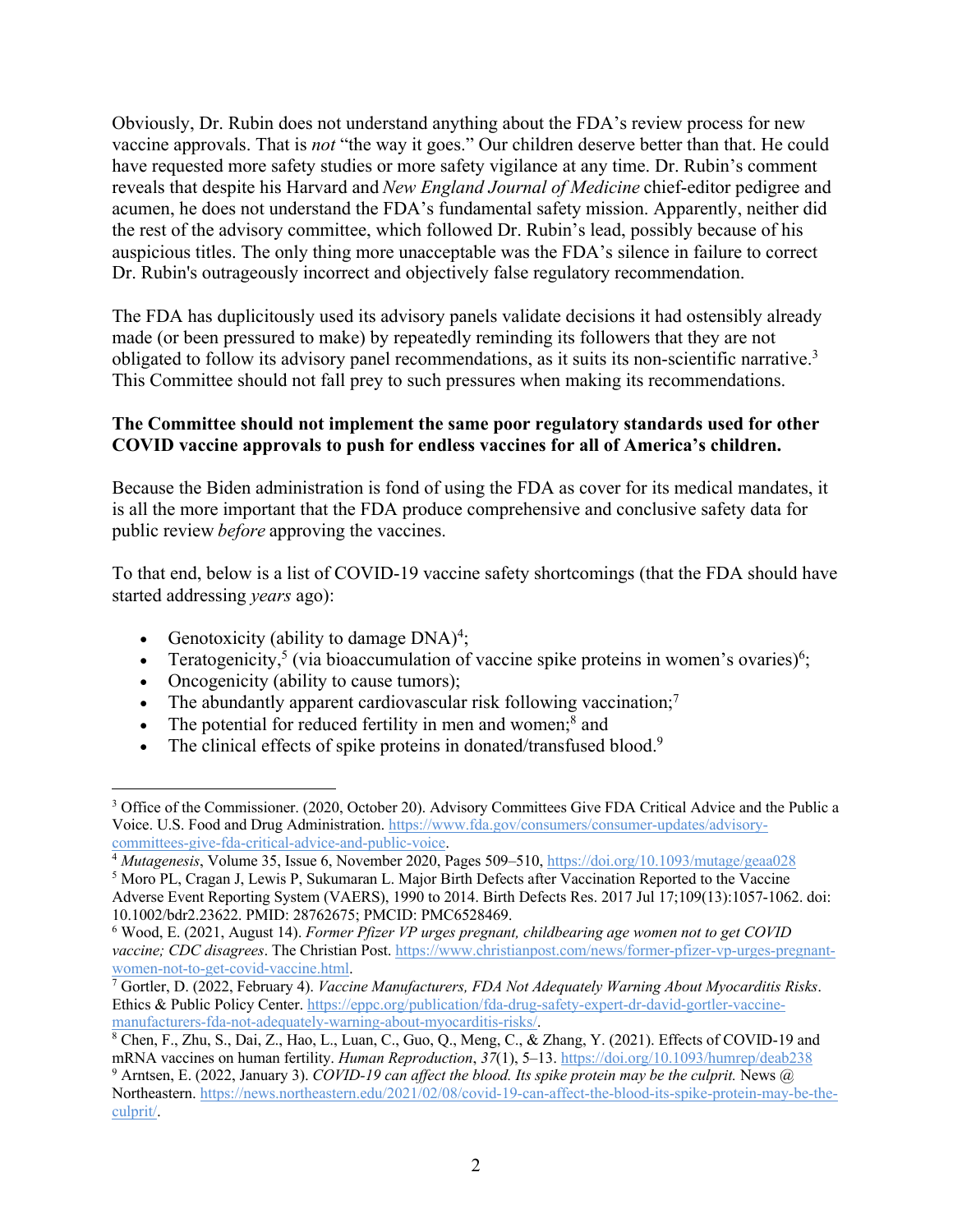It is imperative that these safety risks be fully evaluated *before* EUA is extended to children. The FDA should dedicate an independent Data Safety Monitoring Board to surveil all post-marketing trial adverse effects. 10

# **The Committee must seriously consider the safety and efficacy concerns of currently approved COVID-19 vaccines.**

There have been an unpresented 12 billion doses of the vaccine administered worldwide with over 800,000 adverse events reported in the USA alone.<sup>11</sup>

Over time, we have seen crumbling efficacy rates, <sup>12</sup> and the FDA hasn't made a *single safety update* to the FDA's official labeling despite epidemiological findings detailing clear problems with both safety and efficacy.

As a drug safety expert, I find it alarming that according to even the left-leaning publication the International Business Times (which almost always supports FDA policies) the number of safety reports have been so overwhelming,<sup>13</sup> it necessitated that Pfizer hire 2,400 new employees to specifically handle adverse event intake.<sup>14</sup> That is unpresented for any drug and any manufacturer, by a longshot.

On top of that, the existing vaccine has been shown to be ineffective -- and it's not new news. For example, from December 1, 2021, through December 30, 2021—just a 30-day period—there were numerous news reports on the lack of effectiveness of the COVID vaccine/booster, including the following:

- 1. According to statistics from the Oregon Health Authority 622 Fully Vaccinated Oregon Residents Died Of COVID-19. 15
- 2. Massachusetts reported nearly 14,000 new boostered/breakthrough cases in the week before Christmas.<sup>16</sup>

<sup>11</sup> *Coronavirus (COVID-19)*. (2022, June 6). Google News. https://news.google.com/covid19/map?hl=en-US&state=7&mid=%2Fm%2F02j71&gl=US&ceid=US%3Aen; OpenVAERS. (2022). *COVID Vaccine Data*. https://openvaers.com/covid-data.

<sup>12</sup> News Clips. (2021). *Video Clowns Fauci et al Over Rapidly Devolving Narrative on "Vaccine" Effectiveness*. Rumble. https://rumble.com/vnprrw-video-clowns-fauci-et-al-over-rapidly-devolving-narrative-on-vaccineeffect.html.

<sup>10</sup> Center for Biologics Evaluation and Research. (2021, December 3). *Establishment and Operation of Clinical Trial Data Monitoring Committees*. U.S. Food and Drug Administration. https://www.fda.gov/regulatoryinformation/search-fda-guidance-documents/establishment-and-operation-clinical-trial-data-monitoring-committees

<sup>13</sup> (2021, June 2). *International Business Times*. Media Bias/Fact Check. https://mediabiasfactcheck.com/international-business-times/.

<sup>14</sup> Mishra, P. R. (2022, April 7). *Pfizer Hired 2,400 Staff to Manage Adverse Reaction to Its Covid-19 mRNA Vaccine, New Report Reveals*. International Business Times, Singapore Edition. https://www.ibtimes.sg/pfizerhired-2400-staff-manage-adverse-reaction-its-covid-19-mrna-vaccine-new-report-reveals-63829.

<sup>15</sup> Ong, D. (2021, December 17). *622 Fully Vaccinated Oregon Residents Died Of COVID-19; 64% Are White Americans*. International Business Times. https://www.ibtimes.com/622-fully-vaccinated-oregon-residents-diedcovid-19-64-are-white-americans-3359388.

<sup>16</sup> Benjamin Kail, bkail@masslive.com. (2021, December 21). *Despite rise in omicron, breakthrough COVID cases in Massachusetts last week amounted to about 43% compared t*. Masslive.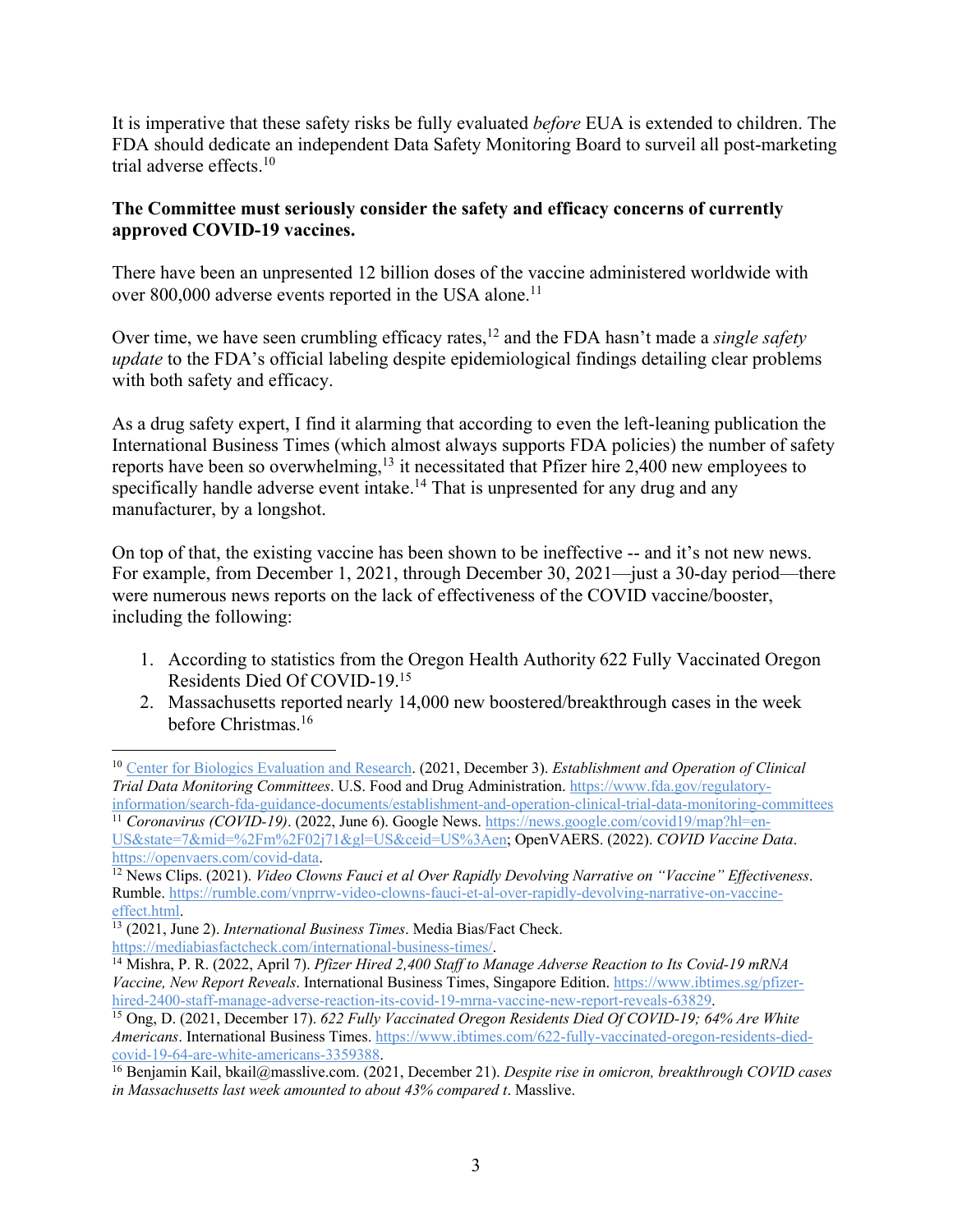- 3. Most new COVID-19 cases in Denmark occur in people who are vaccinated or boosted and that is true for both Omicron and earlier variants. More than 76 percent of non-Omicron COVID infections in Denmark are in vaccinated people, along with about 90 percent of Omicron infections. 17
- 4. On December 10, Reuters and MSN had reported that most (79%) of the 43 COVID-19 cases caused by the Omicron variant identified in the United States so far were in people who were fully vaccinated, and a third of them had received a booster dose.<sup>18</sup>
- 5. On December 19, fully vaccinated and boosted Senators Elizabeth Warren and Cory Booker both tests positive for COVID-19.
- 6. On December 27, the U.S. set a single-day record of new COVID-19 infections, with 441,278 new cases, according to the Centers for Disease Control and Infection, despite many already having vaccines and boosters.<sup>19</sup>
- 7. New York City sets new infection record after record even though a whopping 85 percent of all New York City residents have received at least one injection as of October 2021.<sup>20</sup> On Dec. 26, 2021, 189,714 new cases of COVID-19 were reported. Of those, 54,828 (almost 30%) came from New York City.<sup>21</sup>.
- 8. On December 29, new infection records were made in the United Kingdom where one in 35 people now infected across the country and one in 20 infected in London.22
- 9. On December 30, the U.S. set a world record: 489,267 new COVID cases in 24 hours, the most of any country in the world.<sup>23</sup>
- 10. On December 30, 2021, the Robert Koch Institute, a German federal government agency and research institute, reported that 95.58% of Omicron cases in Germans are among the fully vaccinated, while  $4\%$  are among the unvaccinated.<sup>24</sup>

https://www.masslive.com/coronavirus/2021/12/massachusetts-reports-13919-new-breakthrough-covid-cases-overlast-week-as-state-ramps-up-testing-deploys-national-guard-to-bolster-hospitals-and-ambulance-service.html.

<sup>17</sup> Grok, G. (2021, December 22). *Denmark: 76% of Non-Omicron COVID Infections and 90% of Omicron Infections are Vaccinated!* The Blue State Conservative. https://thebluestateconservative.com/2021/12/22/denmark-76-of-non-omicron-covid-infections-and-90-of-omicron-infections-are-vaccinated/.

<sup>18</sup> Roy, M. (2021, December 10). *Most reported U.S. Omicron cases have hit the fully vaccinated - CDC*. Yahoo News. https://news.yahoo.com/most-reported-u-omicron-cases-182642515.html.

<sup>19</sup> Weixel, N. (2021, December 28). *US sets daily COVID-19 infection record*. The Hill. https://thehill.com/policy/healthcare/587552-us-sets-daily-covid-19-infection-record/.

<sup>20</sup> *'Super Majority': 85% of NYC Adults Have Received at Least 1st Dose of COVID Vaccine*. (2021, October 14). NBC New York. https://www.nbcnewyork.com/news/local/super-majority-85-of-adults-in-nyc-have-received-atleast-1st-dose-of-covid-vaccine/3322972/.

<sup>21</sup> Margolis, M. (2021, December 27). *Nearly 30% of New COVID Cases in America Came From One City*. Pjmedia.Com. https://pjmedia.com/news-and-politics/matt-margolis/2021/12/27/nearly-30-of-new-covid-cases-inamerica-came-from-one-city-n1544735.

<sup>22</sup> Walker, A. (2021, December 29). *Covid cases: UK reports record 183,037 new daily infections as Omicron surge continues*. MSN. https://www.msn.com/en-gb/news/world/covid-cases-uk-reports-record-183037-new-dailyinfections-as-omicron-surge-continues/ar-AASfw6p.

<sup>&</sup>lt;sup>23</sup> U.S., M. S. (2021, December 31). *US hits record of nearly 500,000 Covid cases in 24 hours: Experts says US will see "viral blizzard."* Mail Online. https://www.dailymail.co.uk/health/article-10355849/US-hits-record-nearly-500- 000-Covid-cases-24-hours-Experts-says-viral-blizzard.html.

<sup>&</sup>lt;sup>24</sup> *RKI* - *Startseite*. (2022, July 6). Robert Koch Institute. https://www.rki.de/DE/Home/homepage\_node.html.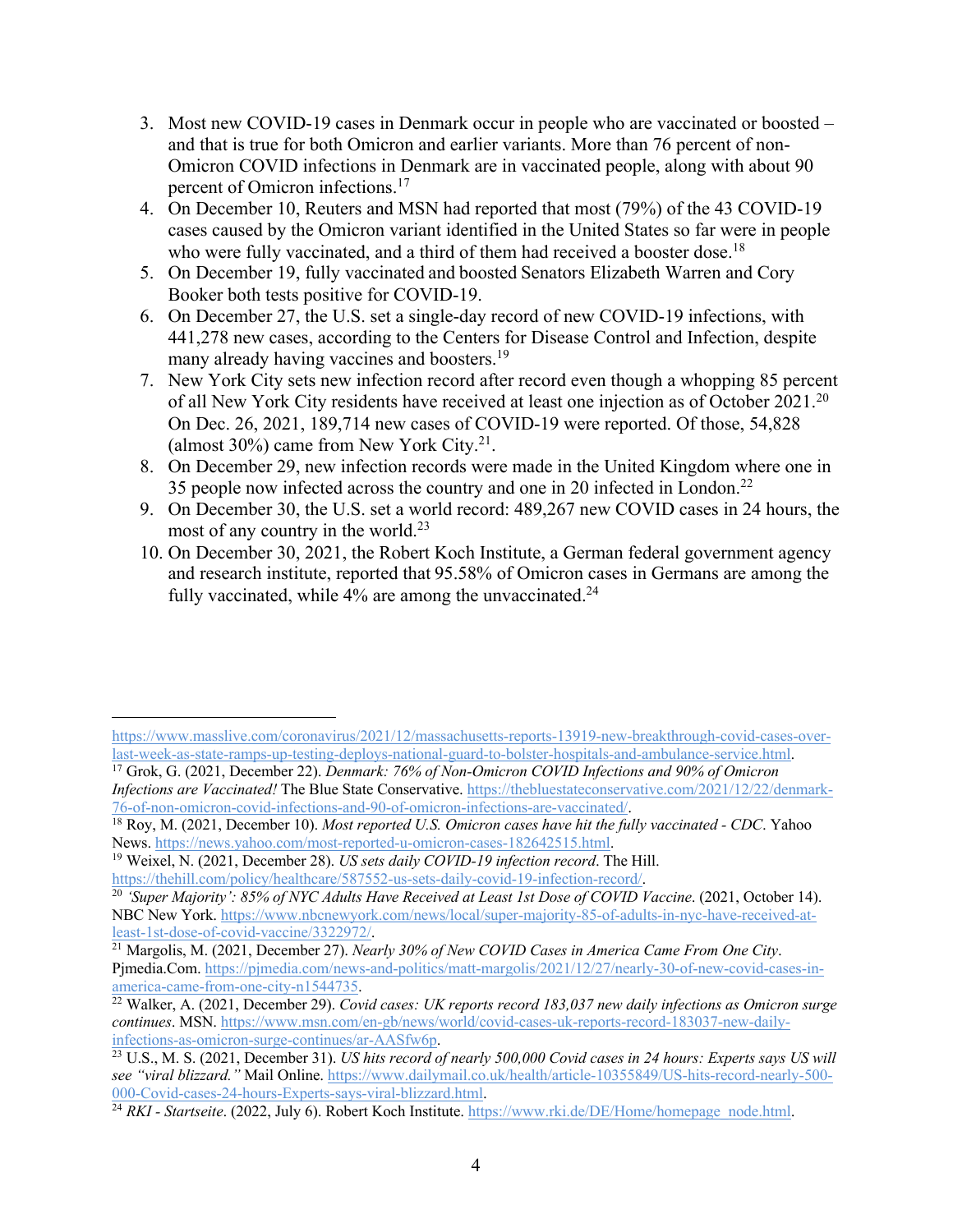#### **The Committee should not fall for the fallacy of "mild disease if vaccinated" v. "severe disease without vaccination**."

Data shows that it's not just "boostered" people usually who have mild COVID-19 symptoms, it appears that with these new variants practically everyone regardless of vaccination status seems to have mild symptoms. This data should not be ignored.

The FDA's director of the FDA's Center for Biologics Evaluation and Research **stated he would not hold up approval for efficacy, even if it was lower than the 50% efficacy threshold of preventing severe disease, as required in official FDA guidelines**. <sup>25</sup> The FDA shouldn't need the reminder that America's young children are *not* drug-safety research volunteers and should not be subject to being forced to take objectively ineffective COVID-19 vaccines. Additionally, the FDA's failure to *comprehensively* address safety concerns will only undermine its goal of mass vaccination of kids.

According to one analysis, four million doses must be administered to children, 5 to 11 years of age, to prevent a *single* ICU admission in this age group.<sup>26</sup> Assuming two doses per child, that means two million children must risk potentially serious side effects to prevent a single child from requiring intensive care due to COVID-19. The Joint Committee on Vaccination and Immunisation (JCVI) has stated:

vaccination of children aged 5 to 11 years who are not in a clinical risk group would prevent a relatively small number of hospitalizations or intensive care admissions. For a variant like Omicron, it would take around four million vaccine doses to two million children to prevent one admission to ICU. For less severe illnesses, 58,000 child vaccinations would prevent one-child hospitalization. Children admitted recently to hospital with COVID had an average length of stay of 1-2 days. The Omicron wave saw no more children in hospital than before Omicron hit the UK.<sup>27</sup>

Another analysis shows the COVID jab increases children's risk of dying from COVID infection. Children under 18 are also 51 times more likely to die from the vaccine than they are to die from COVID infection if not vaccinated.<sup>28</sup>

In other words: there is no clinical or epidemiological justification for vaccination in this particular group.

<sup>25</sup> *Following Briefing, Clyburn Vows to Hold FDA to Its Commitment to Review Coronavirus Vaccines for Young Children as Expeditiously as Science Allows*. (2022, May 9). House Select Subcommittee on the Coronavirus Crisis. https://coronavirus.house.gov/news/press-releases/following-briefing-clyburn-vows-hold-fda-its-commitmentreview-coronavirus.

 $\frac{26}{6}$  Jenkins, J. (2022, February 20). 4 million doses in children needed to prevent 1 ICU admission. Stats Jamie. https://www.statsjamie.co.uk/4-million-doses-in-children-needed-to-prevent-1-icu-admission/.

<sup>&</sup>lt;sup>27</sup> J. Jenkins. (2022, February) "Four Million Doses In Children Needed To Prevent One ICU Admission" https://www.statsjamie.co.uk/4-million-doses-in-children-needed-to-prevent-1-icu-admission/.

<sup>28</sup> Dopp, K., & Seneff, S. (2022, February). *COVID-19 and All-Cause Mortality Data by Age Group Reveals Risk of COVID Vaccine-Induced Fatality is Equal to or Greater than the Risk of a COVID death for all Age Groups Under 80 Years Old as of 6 February 2022.* https://www.skirsch.com/covid/Seneff\_costBenefit.pdf.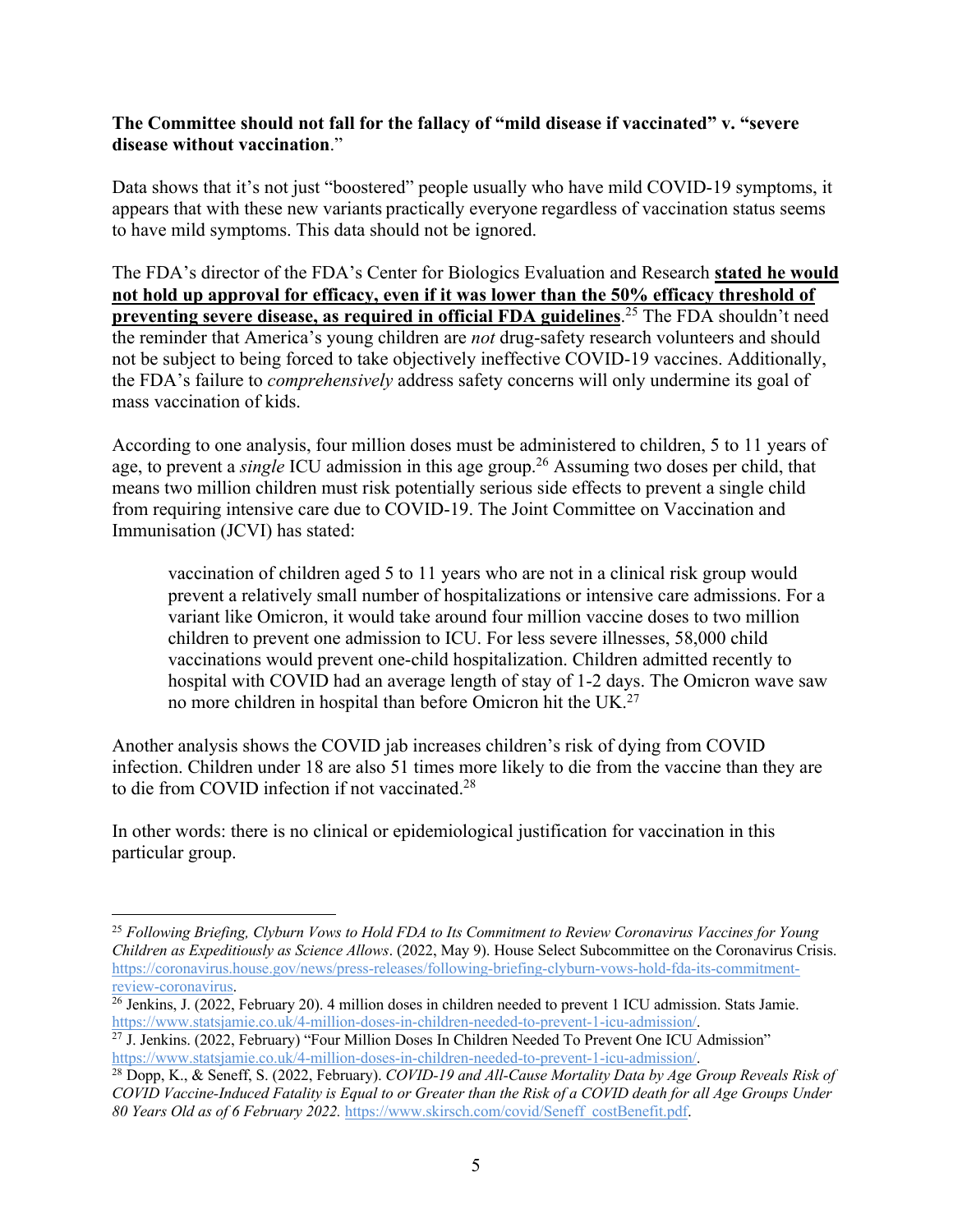Other foreign officials are more forthcoming. It's "time to admit failure," stated Israel's Professor Ehud Qimron, head of the department of microbiology and immunology at Tel Aviv University:

Two years [later], you finally realize that a respiratory virus cannot be defeated and that any such attempt is doomed to fail. You do not admit it, because you have admitted almost no mistake in the last two years ... it is clear that you have failed miserably in almost all of your actions, and even the media is already having a hard time covering your shame.29

While it's nice to see public health officials and other scientists in Israel unafraid to advocate for evidence-based findings, why aren't any of the career employees at the so-called "independent" federal public health agencies such as the CDC and NIH—and especially the FDA—speaking out now in support of irrefutable safety and efficacy findings? The FDA and the advisory committee members should consider and follow Professor Qimron's lead.

### **The Committee should find that infants, children, and adolescents never needed COVID-19 vaccines, and certainly not so now.**

There are two central questions that this Committee should not ignore.

The first is whether vaccination of children *is even needed at all*. We are no longer deeply embedded in the throes of the pandemic. In addition, there is a well-established low risk of serious COVID complications in children without vaccination, especially when the original version of COVID-19 that the vaccine was developed for no longer responsible for 99% of the cases,<sup>30</sup> new variants being much less severe, and the widespread availability of therapeutics with known safety records, mask-wearing, and social distancing as alternate protective measures.

The second question is whether children who have naturally acquired immunity through previous infections should be vaccinated—something being totally omitted by the EUA.

*Primary* approval for young children is not the same as the *emergency* approval of COVID vaccines for adults in 2020. Children are physiologically distinct from adults (*i.e.*, they are not just smaller people). Since we do not have a full accounting of safety, especially long-term risks, in adults, it is inappropriate that to propose mass vaccination in children. The risk COVID-19 presents to children is minuscule.<sup>31</sup> Multiple studies have detailed in no uncertain terms that it's hard to justify vaccinating the younger age group *at all* because severe disease and

<sup>29</sup> Charbonneau, D., PhD. (2022, January 14). *'Time to Admit Failure,' Leading Immunologist Tells Israel's Ministry of Health*. Truth. Based. Media. https://truthbasedmedia.com/2022/01/13/time-to-admit-failure-leadingimmunologist-tells-israels-ministry-of-health/.

<sup>30</sup> David Gortler (April 2022) If Monoclonal Antibody EUAs Are Being Revoked, Shouldn't COVID Vaccine Approvals Be as Well? https://pjmedia.com/columns/davidgortler/2022/04/11/if-monoclonal-antibody-euas-arebeing-revoked-shouldnt-covid-vaccine-approvals-be-as-well-n1588211.

<sup>31</sup> Wallace-Wells, D. (2021, July 12). *The Kids Are Alright*. Intelligencer. https://nymag.com/intelligencer/2021/07/the-kids-were-safe-from-covid-the-whole-time.html.